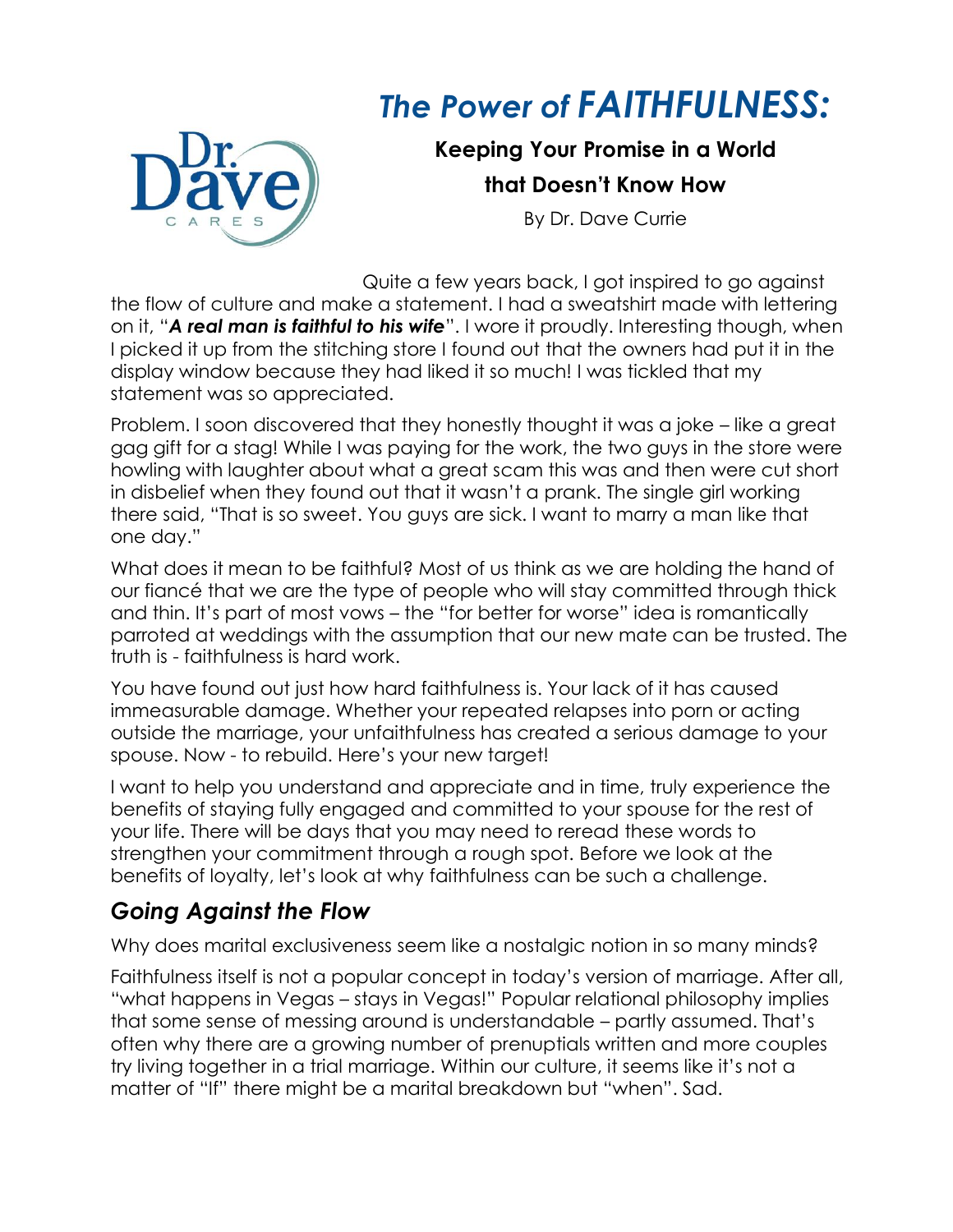Further, in my lifetime, the connotation of the word "divorce" has changed from a dark, difficult failure to an unfortunate but necessary and understandable choice. Being divorced went from being like a swear word – a serious stigma – to being an everyday by-word – a common state. Divorce just happens.

Vows have changed too. They have gone from being "as long you both shall live" to "as long as you both shall love". The assumption is that love may only last so long and that marriage isn't necessarily permanent. Relationships don't and won't likely last. The perception is "don't be a fool - get out if it's not working.

Faithfulness is also an uphill battle because current media trashes marriages too. TV shows, movies and more portray the commonness of hooking up outside the marriage and then the subsequent necessary breaking up of the marriage. The norm is cheating. Hollywood stars flaunt and almost boast of what I call "minute marriages". Marital faithfulness is mocked. Affairs are seen as unavoidable and understandable. Loyalty is almost seen as naïve.

And think – I am trying to help you understand the power of faithfulness in marriage. This is a really challenging world when we live with the prospect and desire for a permanent bond. Like I said, faithfulness is hard work. You're going against the flow.

Back to the sweatshirt – you know the "*a real man is faithful to his wife*" one. Let me tell you another story. Common thought on the topic couldn't be illustrated any better. One time when I was wearing it on a trans-Canada flight, a couple of the flight attendants noticed it as I entered the plane. A discussion obviously had ensued about the shirt for when these stewardesses walked by my row, they were all slowing down to take a good look at it for themselves.

Some time after our drinks were served, one attendant stopped, leaned over and said in a tense, somewhat angry whisper, "There's no such thing as a faithful man!" and then marched away. A bit later, another flight attendant who obviously had liked the message of the shirt leaned over and asked me if I was married. I said "happily so". Then she proceeded to ask if I had a brother. Their combined reaction is so typical of our culture. So many have been hurt by someone not being faithful to them but all people truly want genuine faithfulness in their most important relationship.

Oh, by the way, I had a similar sweatshirt made for my wife. It read, "*a real woman – fully foxy but forever faithful*". She said she would only wear it when I wore mine.

So here are the major reasons why there is such power in faithfulness. You'd be wise to use them to strengthen your resolve to be loyal to one person for the rest of your life. You would be wise to realize the POWER of HEALING that your true faithfulness will have on your wife. So, I call you to GREATNESS. Seek the Lord to become a FAITHFUL MAN!

## *My Top 12 Reasons for Choosing to be Faithful in Marriage*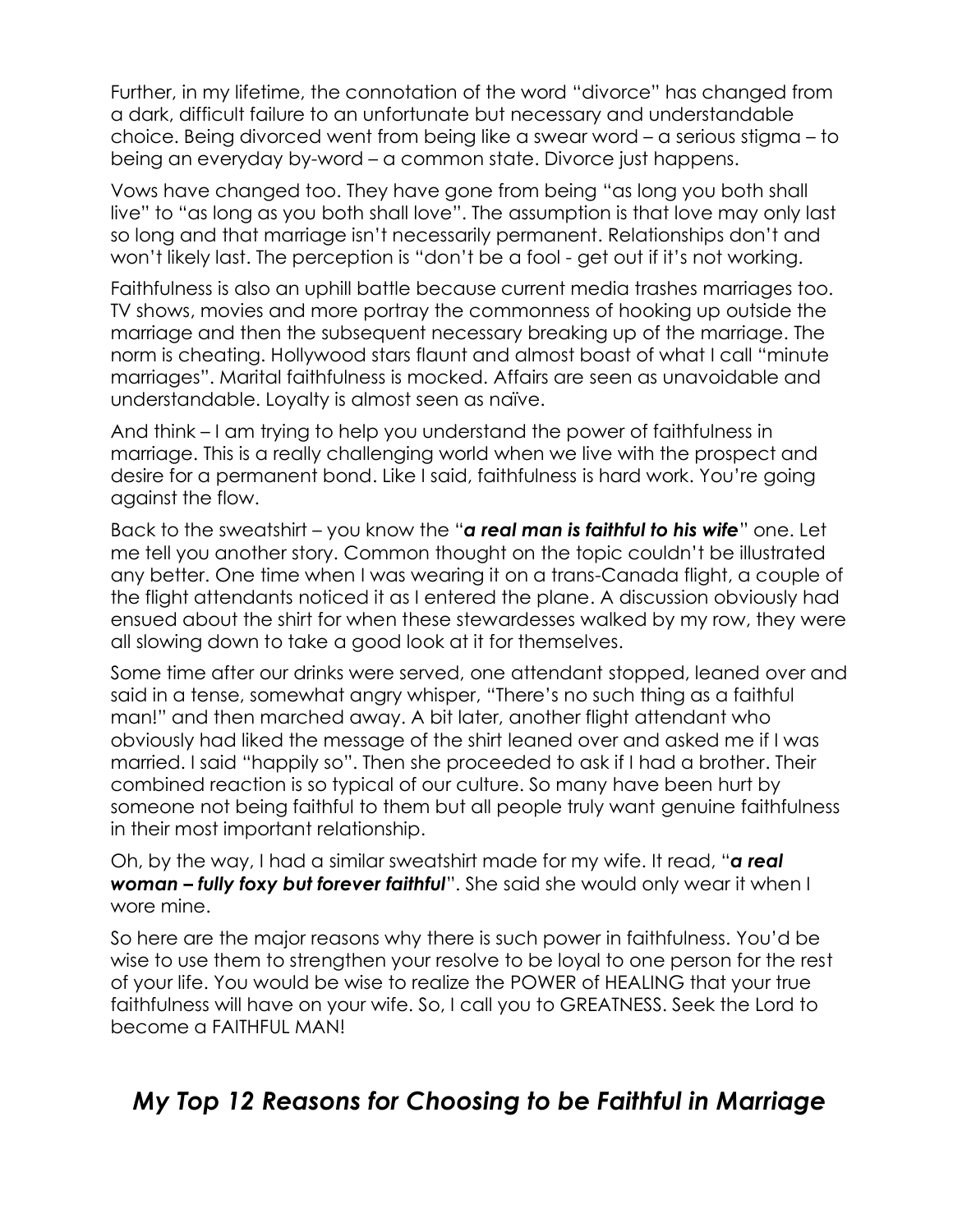- 1. *Faithfulness reflects your commitment to God.* His plan couldn't be clearer. We are called to live what we believe in our home first. Couples that stay committed for life – plain and simple – honor God and His ways. The Bible is straight up on this – God disapproves of divorce (Malachi 2:14-16). Faithfulness is a sign of putting God first. Enough said.
- 2. *Faithfulness is an extension of the vows* made on your wedding day. Marriage is a covenant between two people – like a contract. Giving your word matters. Commitment builds trust.
- 3. *Faithfulness allows your wife's heart to heal.* For her to get beyond the partner betrayal trauma of your porn or sexual addiction she needs to see you consistently choosing her and her alone. "Acting out" to whatever level, whether public or private, online or in person, destroys trust. Faithfulness is the foundation of a marital rebuild.
- 4. *Faithfulness allows for a friendship to grow deeper over time*. There is such a rich history with your spouse as with every year, there is an exclusive witness to your life – up close and personal. Your spouse shares the journey every step of the way. This kind of companionship done right is phenomenal.
- 5. *Faithfulness brings such freedom and confidence.* There are no secrets to hide, no need for covering tracks and on the other side, no worry, jealousy and need to check. One aged divorcee looking back said, "If I had spent as much time working on my marriage as I did on hiding my affair, I would have had a great marriage and still be in it today".
- 6. *Faithfulness prevents such turmoil of the heart.* Those who have been through a split up have experienced the massive amount of emotional pain. Nobody wins in divorce. Avoid the guilt, separation, frustration, tension, distance, regret and confusion. Staying faithful allows you to stay healthy – emotionally and physically.
- 7. *Faithfulness is a gift to your children.* Your consistent love for your spouse deposits a strength, stability, and security into their lives. This loyalty brings a sense of permanence to your family. Kids thrive – research confirms it.
- 8. *Faithfulness prevents a legacy of marital failure.* With real commitment, there's no risk of the broken family. Adult children of childhood parental divorce have a higher risk of getting divorced themselves. Don't pass on a legacy of defeat but one of victory.
- 9. *Faithfulness gives such an example to your children* of how to do marriage right. The most permanent premarital preparation is what your kids witness in the 20+ years of living at home. Your relationship becomes the credible pattern to follow. They will be committed to in turn make their marriage great.